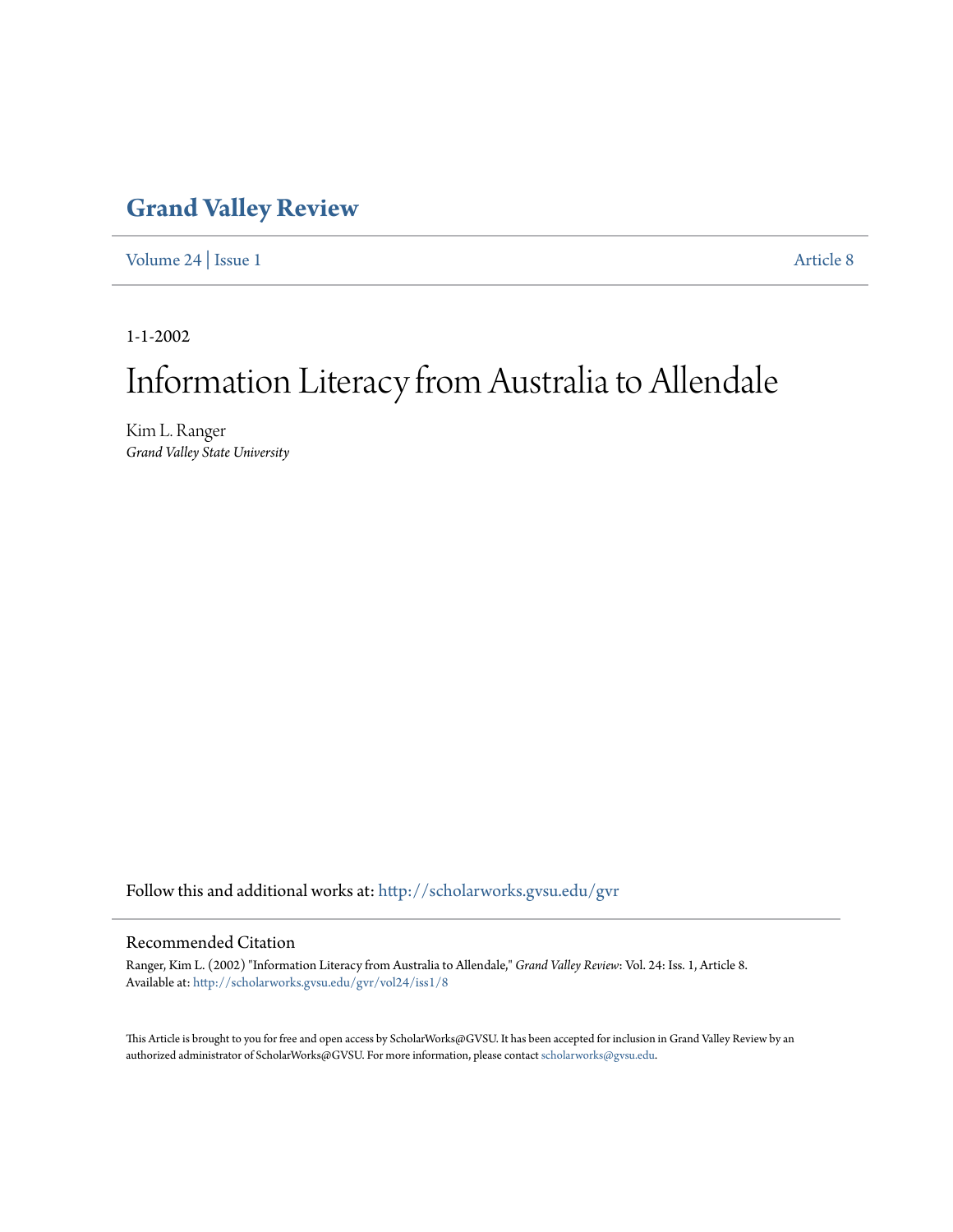# **Information Literacy from Australia to Allendale**

*Kim L. Ranger, Associate Librar*ian. is the Information Literacy Coordinator. She joined the GVSU faculty in rggo.

Examining two frameworks for information liter-acy-the skills-based and a more holistic teaching approach-could lead all faculty to approaching the teaching and learning processes differently, finding, evaluating, and using information more effectively.

Information literacy (IL), finding, evaluating, and using information effectively, is an international construct, but the relational theory of information literacy is uniquely Australian. The relational theory concentrates on the changing relationships between people and their experiences with information. It is based on phenomenography, a teaching and learning approach which analyzes the meaning that people ascribe to the world. Phenomenography emphasizes understanding the underlying meaning of concepts, synthesizing new ideas, and applying them in real-world situations. Information literacy understood in this way began in Australia, and I learned about it during my sabbatical there in 1999. It was postulated by Christine Bruce (see references)-and now has proponents and primary researchers not only in Australia and the U.S., but also in Sweden, South Africa, Singapore, the U.K., Canada, and New Zealand. What does the relational approach mean for GVSU? How is it relevant for non-library faculty? It has the potential to change how all faculty approach the teaching and learning process.

In the past, the library faculty have often been asked to focus on teaching the "finding" part of IL, which is the most behavioral aspect, and now we want to move into the relational. In the behavioral view, information literacy was a separate thing and librarians were almost solely responsible for teaching research skills. The relational approach integrates pedagogical theory and information literacy. (See Appendix 2.)

We want to work more closely with the classroom faculty because this has teaching implications for all faculty. As faculty, we hope to teach students to think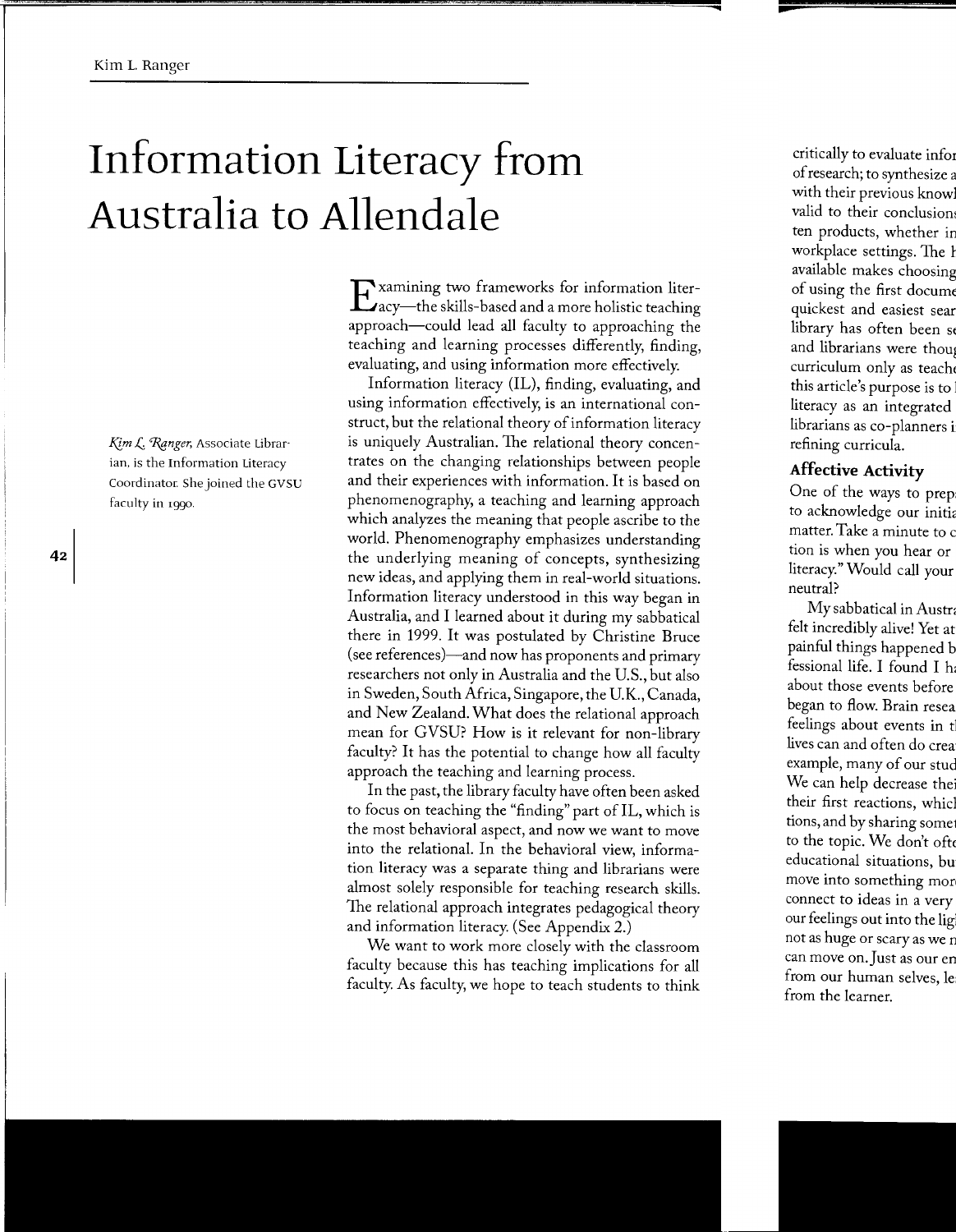critically to evaluate information, data, and the quality of research; to synthesize and integrate new information with their previous knowledge; and to use information valid to their conclusions to create whole, well-written products, whether in the university, personal, or workplace settings. The huge amount of information available makes choosing good material vital, instead of using the first documents or data found using the quickest and easiest search methods. Previously, the library has often been seen as an autonomous unit, and librarians were thought of having a place in the curriculum only as teachers of research skills. Part of this article's purpose is to help all of us see information literacy as an integrated part of the curriculum and librarians as co-planners in the process of creating and refining curricula.

#### **Affective Activity**

One of the ways to prepare ourselves for learning is to acknowledge our initial feelings about the subject matter. Take a minute to consider what your first reaction is when you hear or see the phrase "information literacy." Would call your reaction positive? negative? neutral?

 $My$  sabbatical in Australia was a very joyful time— $I$ felt incredibly alive! Yet at the same time, some deeply painful things happened both in my personal and professional life. I found I had to deal with my feelings about those events before my ideas for this workshop began to flow. Brain research has shown that people's feelings about events in their personal and academic lives can and often do create resistance to learning. For example, many of our students have a fear of research. We can help decrease their resistance by drawing out their first reactions, which are often based on emotions, and by sharing something of ourselves in relation to the topic. We don't often get to express feelings in educational situations, but it can help us prepare to move into something more cognitive and also help us connect to ideas in a very personal way. If we can get our feelings out into the light of day and see that they're not as huge or scary as we might have thought, then we can move on. Just as our emotions cannot be separated from our human selves, learning cannot be separated from the learner.

#### **Where Are We Now: Behaviorism Segues into Relationalism**

Definitions. This is not to simplifY B.F. Skinner's theories, but he did leave us with the impression that humans are a collection of behaviors which can be trained and modified. Our emotions can also be trained and modified, according to Skinner's theories. Behaviorism translated into the education arena gave us skillsbased learning theory. But the ability to perform a skill does not equal true understanding and an ability to apply knowledge to other situations. That is, one might have the skill to use the mirrors in a car to judge the relative distance of surrounding vehicles on the road. But, if one needs to back up a different type of vehicle without side or rear windows, using only the mirrors, and one doesn't really understand that depth perception is not accurate using mirrors ("objects are closer than they appear!"), unless one already has experience with the actual length of the vehicle, one is likely not to judge the distance accurately. We need to use both skills and knowledge to do an adequate job. We make the connection between theory and real-life practice. Relational theory focuses on embedding the ideas, not just the skills or behaviors.

Australians are deeply practical, pragmatic people. So real-world applications are a vital part of their educational system. Being able to extrapolate to new situations is necessary for survival-thus, deep, true understanding is also vital. Our ability to distinguish good information from poor quality research, our ability to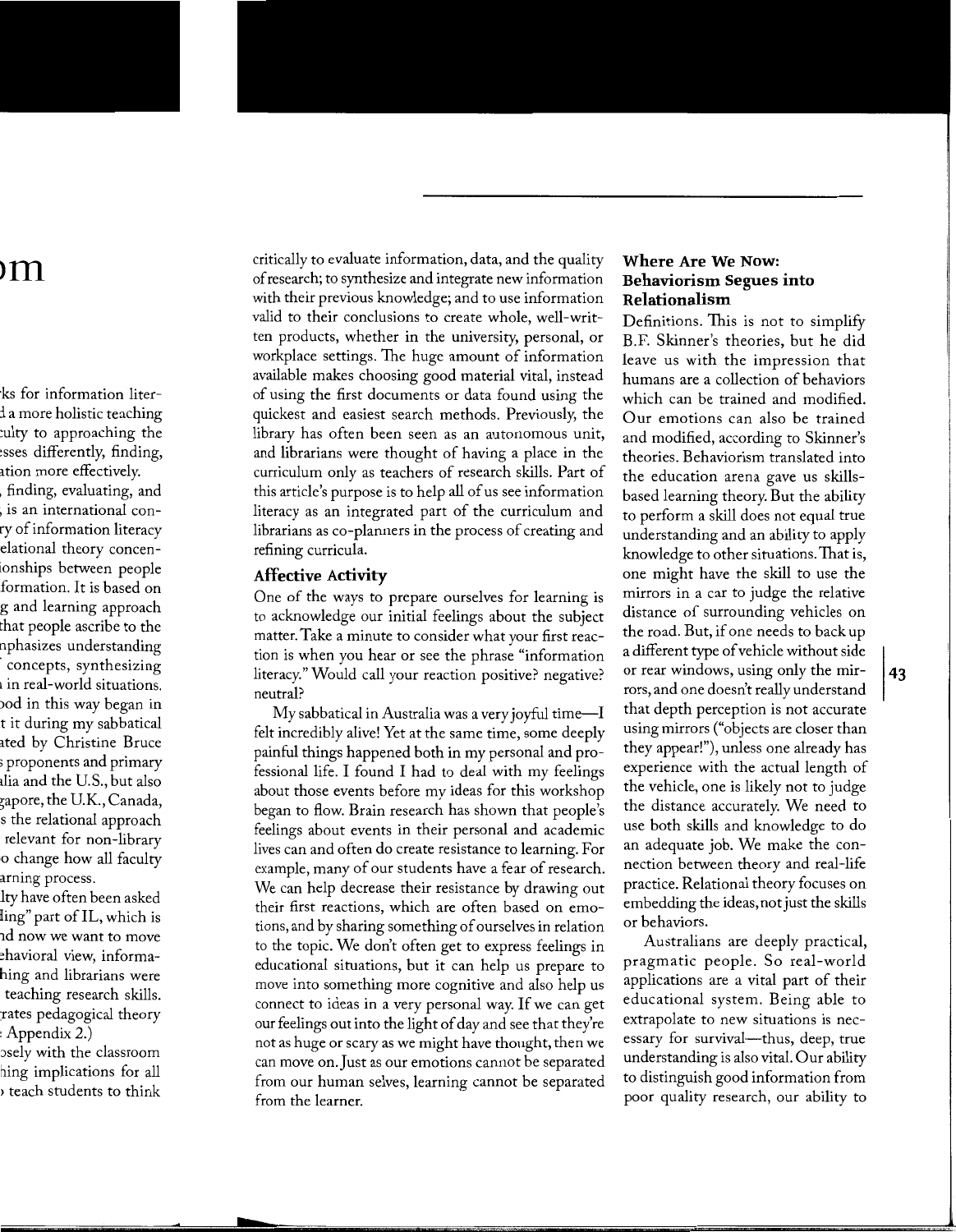use that knowledge to good end, the transformation of knowledge into wisdom, and the communication of that wisdom to others—that is relational information literacy.

A U.S. example of a master educator who also espouses these ideas is Parker Palmer ( *1he Courage to Teach),* devoted to equality, integrity, community, and responsibility. This field has immense teaching and learning implications.

#### **Teaching Implications**

Phenomenography in practice means that if we want students to know more, we have to teach less. We have to provide time for students to contemplate and discuss, make connections, and learn theoretical ideas in terms of common sense and give them ample opportunities to use their knowledge to solve or explain problems; we must test with open questions and problem solving rather than test with fixed answers. We can ask learners to explain rather than describe, and list similarities they perceive. We have to emphasize the meaning that can be drawn from activities. We can measure learning in terms of the quality of understanding, changes in how students interpret the subject content, changes in the level of understanding of key concepts.

Library/bibliographic instruction programs and the educational movement in the 1980s and 90s emphasized skills and their transferability. However, we're more than just stimuli and responses. Phenomenography's premise is that iflearners synthesize and integrate discipline-embedded concepts, practicing with real-world applications, and thus have a deep understanding, then they will be able to extrapolate to other situations. But when we focus heavily or exclusively on behavioral outcomes, and assessment, there is too much leeway for misconceptions.

Performance indicators, behavioral outcomes, etc., are good, but not enough. There is something indefinable and unique about each of us as human individuals. So we can't just use behavioral means of assessment or behavioral teaching and learning processes.

#### **Toy Activity**

By sharing with each other, we not only help ourselves to understand more deeply on an individual basis,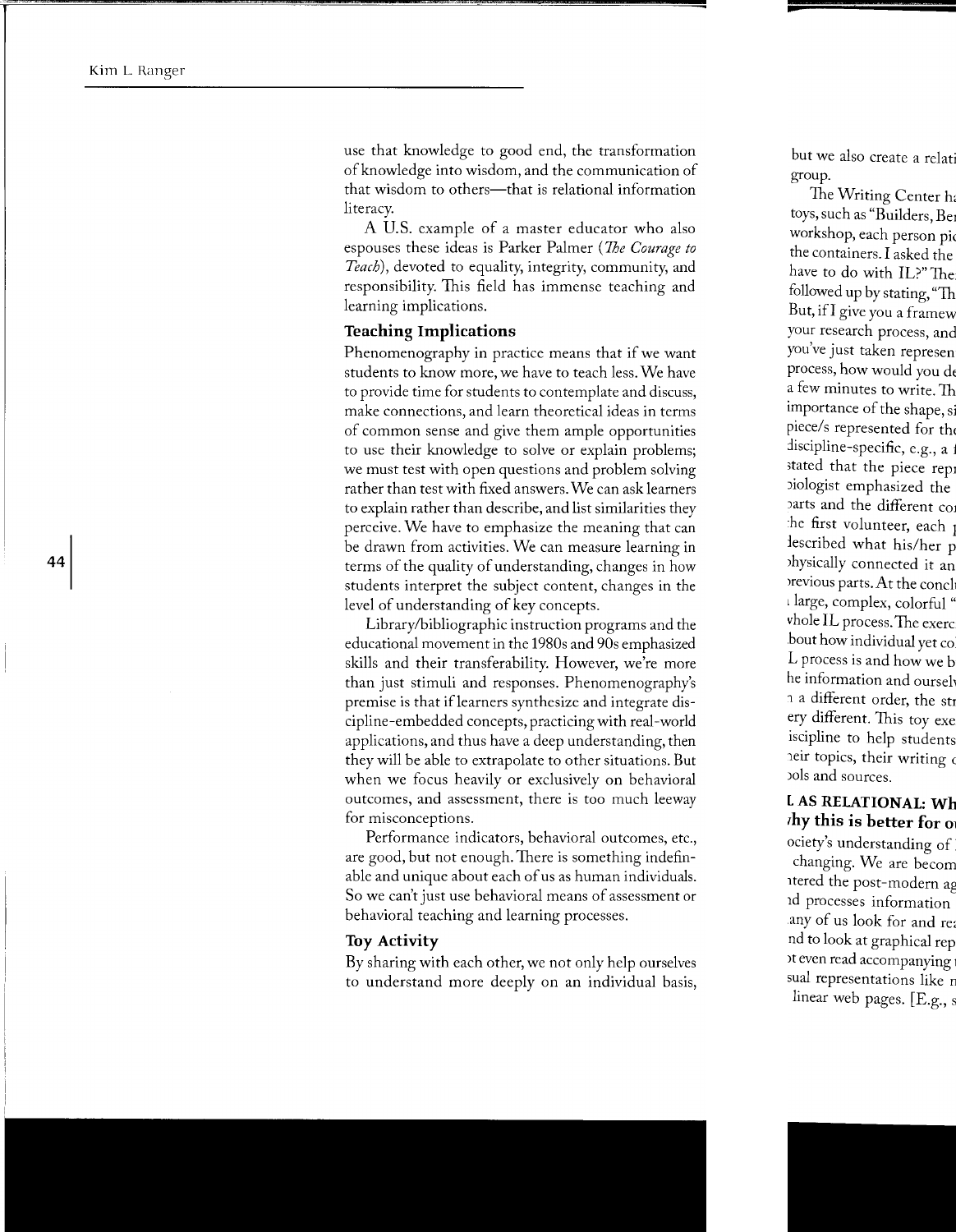but we also create a relationship with knowledge as a group.

The Writing Center has containers of construction toys, such as "Builders, Benders and More." During the workshop, each person picked at least one piece out of the containers. I asked the participants, "What do these have to do with IL?" There were several volunteers. I followed up by stating, "These are parts without context. But, if I give you a framework—and that framework is your research process, and then I tell you that the toy you've just taken represents one part of your research process, how would you describe it?" Participants took a few minutes to write. Then volunteers addressed the importance of the shape, size, color, type, and what the piece/s represented for them. The answers were quite discipline-specific, e.g., a faculty psychology member stated that the piece represented a conversation. A biologist emphasized the importance of the moving parts and the different configurations possible. After the first volunteer, each person following not only described what his/her piece represented, but also physically connected it and verbally related it to the previous parts. At the conclusion of the exercise, we had a large, complex, colorful "sculpture" representing the whole IL process. The exercise gave participants an idea about how individual yet collaborative and dynamic the IL process is and how we build a relationship between the information and ourselves. If they had volunteered in a different order, the structure would have looked very different. This toy exercise could be used in any discipline to help students build a representation of their topics, their writing or projects, or information tools and sources.

#### **IL AS RELATIONAL: Why this makes sense; why this is better for our students.**

Society's understanding of humanity and community is changing. We are becoming more global; we have entered the post-modern age. Generation Y perceives and processes information differently. One example: many of us look for and read text first. Our students tend to look at graphical representations first, and may not even read accompanying text. They prefer non-linear visual representations like mind or concept mapping to linear web pages. [E.g., see WEBBRAIN at http:

//www.webbrain.com/ and search for information literacy.] This is why we need to change our teaching.

Phenomenography is qualitative, hypertextual, fluid, quantum, postmodern. IL conceived of in this way is very relational. Previous educational theory and practice approaches to IL were behavioral, standards- and skillsbased. When approached this way, IL is left-brained and sequential, quantitative, mechanical, dualistic.

The U.N. published guidelines on incorporating information skills into curricula in 1986! IL really took off in the U.S. in 1989, with an American Library Association report, but ALA's view of IL is very behavioral. IL is seen as quantifiable (asks how much has been learned), is portrayed in terms of skills, and focuses on the qualities of an individual apart from the environment. The ALA's Association of College & Research Libraries' "Information Literacy Competency Standards for Higher Education" exemplifies my saying that "competencies beget competencies." It has five standards, or goals, twenty-two performance indicators (objectives), and eighty-seven outcomes. If we talk about using information in a socially responsible way, for example, we have to define what this means-one might define it as not plagiarizing. In a behavioral objective, this means that students will quote, footnote, and create bibliographies. Here's the problem-once we start defining behaviors, and a student does something that is not on the list, what do we do? We would have to define and make rules for all human behavior. The solution may be to accept a holistic rule, e.g., "be kind" or "be responsible." We can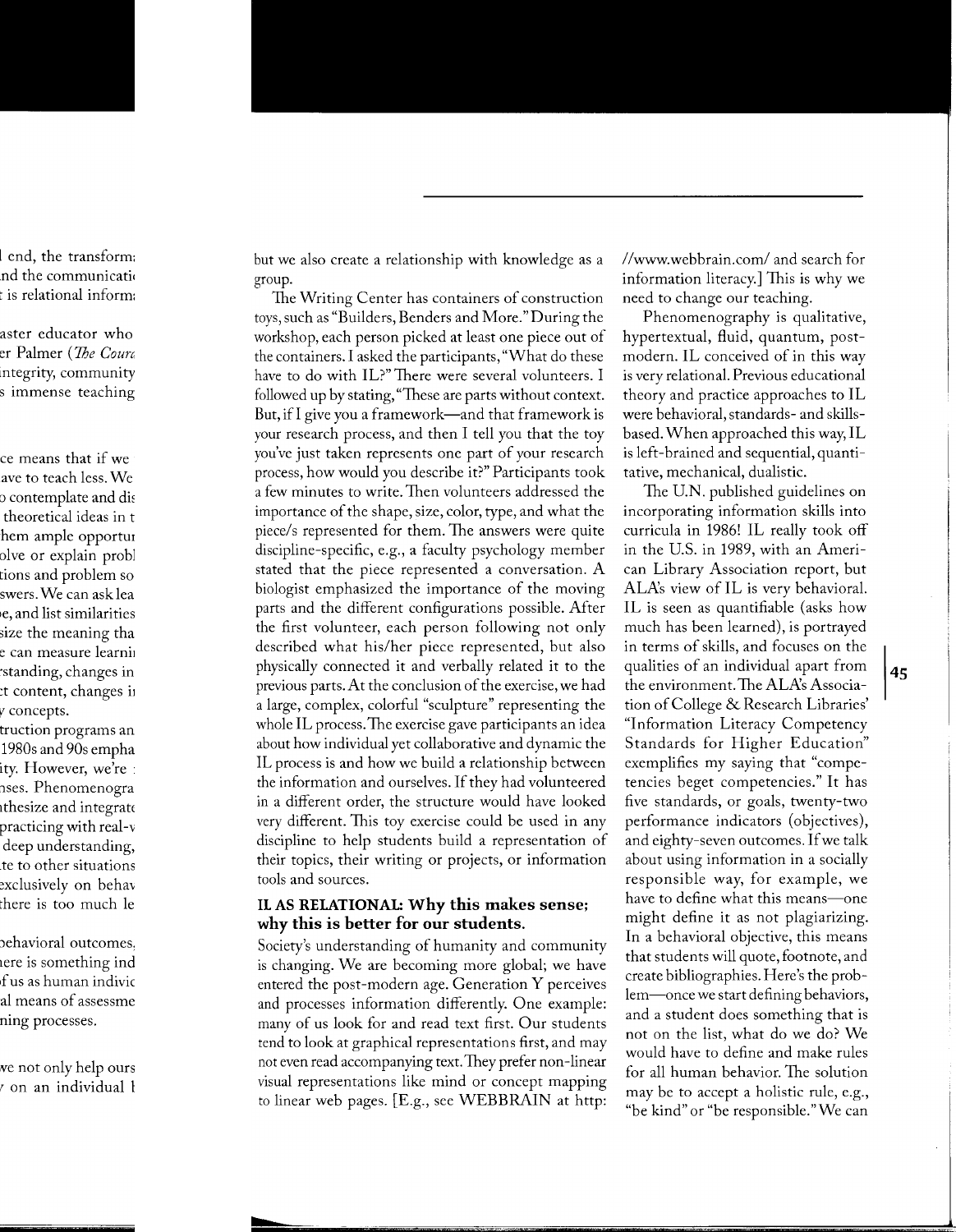all agree on this larger standard and then we don't have to micromanage behavior and have one hundred rules or skills defined to meet this goal.

The view of IL as being relational took off in Australia with Christine Bruce's book, based on phenomenography, which focuses on deep understanding and a holistic approach to teaching and learning. Phenomenography concentrates on the changing relationships between people and their experiences and conceptions of the world. Bruce sees IL as not quantifiable (she asks what has been learned, not how much has been learned) and focuses on qualities of the individual in relation to the environment. For example, Australians emphasize the equality of human beings. Each person is important, so kindness and courtesy are important in the social and business environments. Americans define individual behaviors that are forbidden and subject to litigation.

Phenomenography is about providing a framework for specifics to fit into, and constantly moving back and forth between the parts and the whole-the trees and forest. It incorporates paradox. What IL is depends on context. We're meant to learn with others who are carrying out the practical applications. Learning is a very individual process, yet rooted in the disciplines, and cannot be separated from the real world.

#### **How This Impacts** Us As **Teachers**

Much of teaching has been left-brained. Phenomenography is right-brained, and about the whole person. Just as current educational thought values student-directed learning and knowledge construction rather than the "pouring" of knowledge into students' heads, now in higher education we understand librarians as a vital part of the educational team, from curriculum development to assessment. That makes perfect sense when viewed from the phenomenographical standpoint. We can't separate the finding, evaluation, and incorporation of information from the learning and knowledge creation process. Finding is a creative, nonlinear process. Evaluation is equivalent to critical thinking. Incorporation equals the knowledge creation/learning process itself. Sharing means teaching and thus learning more fully. Using info wisely requires the deliberate placing of oneself in the context of community values. It is rela-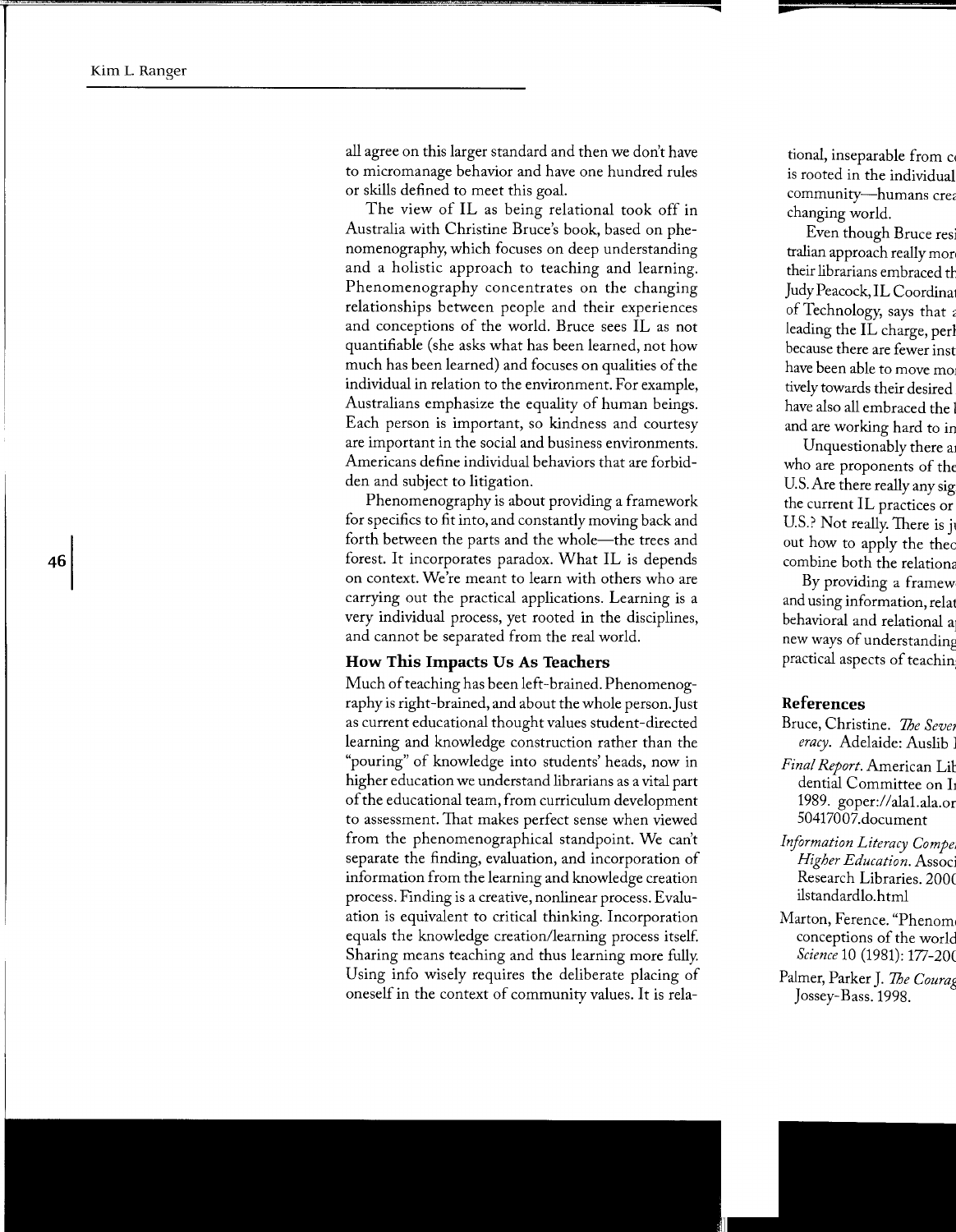tional, inseparable from context and environment. IL is rooted in the individual, flowering in the context of community-humans creating and sharing in a living, changing world.

Even though Bruce resides in Australia, is the Australian approach really more relational in practice? Have their librarians embraced this idea? Some certainly have. Judy Peacock, IL Coordinator at Queensland University ofTechnology, says that although the U.S. has been leading the IL charge, perhaps the Australians, simply because there are fewer institutions of higher education, have been able to move more quickly and more productively towards their desired IL outcomes. However, they have also all embraced the behavioral "Standards of IL" and are working hard to implement them.

Unquestionably there are librarians and researchers who are proponents of the relational approach in the U.S. Are there really any significant differences between the current IL practices or beliefs in Australia and the U.S.? Not really. There is just the problem of figuring out how to apply the theory in practice, and how to combine both the relational and behavioral.

By providing a framework for finding, evaluating, and using information, relating the differences between behavioral and relational approaches, we can discover new ways of understanding IL, and relate these to the practical aspects of teaching.

#### **References**

- Bruce, Christine. *The Seven Faces of Information Literacy.* Adelaide: Auslib Press, 1997.
- *Final Report.* American Library Association, Presidential Committee on Information Literacy. 1989. gaper:/ /alal.ala.org: 70/00/alagophiv/ 50417007.document
- *Information Literacy Competency Standards for Higher Education.* Association of College and Research Libraries. 2000. http://www.ala.org/acrl/ ilstandardlo.html
- Marton, Ference. "Phenomenography -- describing conceptions of the world around us." *Instructional Science* 10 (1981): 177-200.
- Palmer, Parker J. *The Courage to Teach.* San Francisco. Jossey-Bass.1998.
- Peacock, Judith. "Re:IL." E-mail to the author. 11 Aug. 2001.
- Ramsden, Paul. *Improving Learning: New Perspectives.* London: Kogan Page, 1988.

47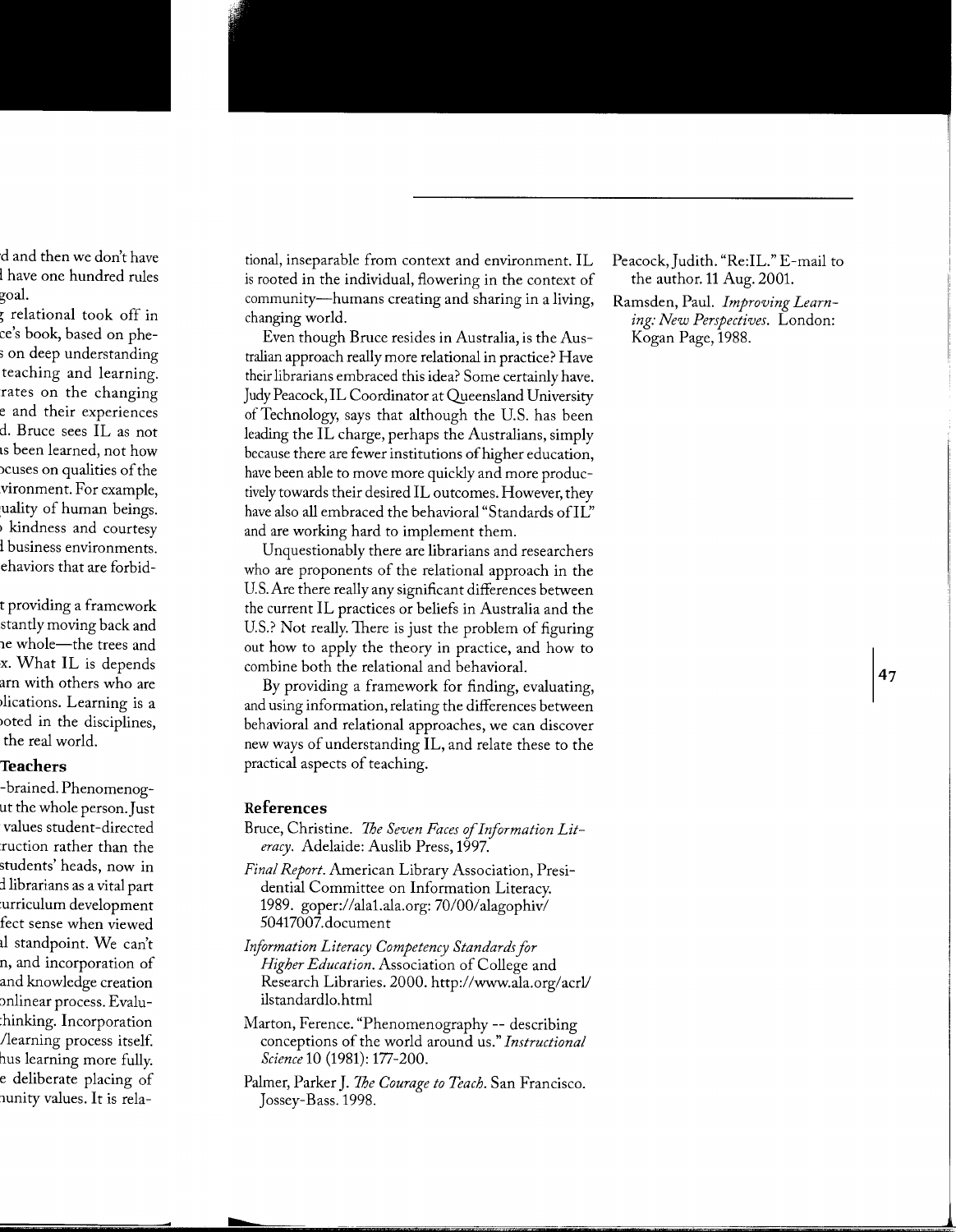#### **Appendix 1**

#### **Behavioral Approach**

measurable definable quantifiable (how much has been learned) quantity of knowledge skills-based individual apart from environment left-brained dualistic, fragmented standardized across all disciplines education-related applications sequential quantitative, mechanical, assessment-based transferability of skills knowing what to do teacher-focused lecture/demonstrate/practice emphasize skills competencies individual knowledge librarians as "masters" of research skills objective legalistic learning as an event

#### **Phenomenography/Relational Approach**

not measurable describable qualifiable (what has been learned) quality of understanding conceptual, cognitive individual in relation to the environment right-brained holistic contextual, rooted in disciplines practical, real-world applications hypertextual/hyperlinked/interconnected fluid, quantum, post-modem deep understanding necessary to extrapolate understanding key concepts learner-focused, learner-directed contemplate/discuss/solve problems emphasize meaning of activity deep understanding community-based knowledge creation shared ownership for teaching subjective shared values learning as mysterious process learning transformation interpret & understand relationships